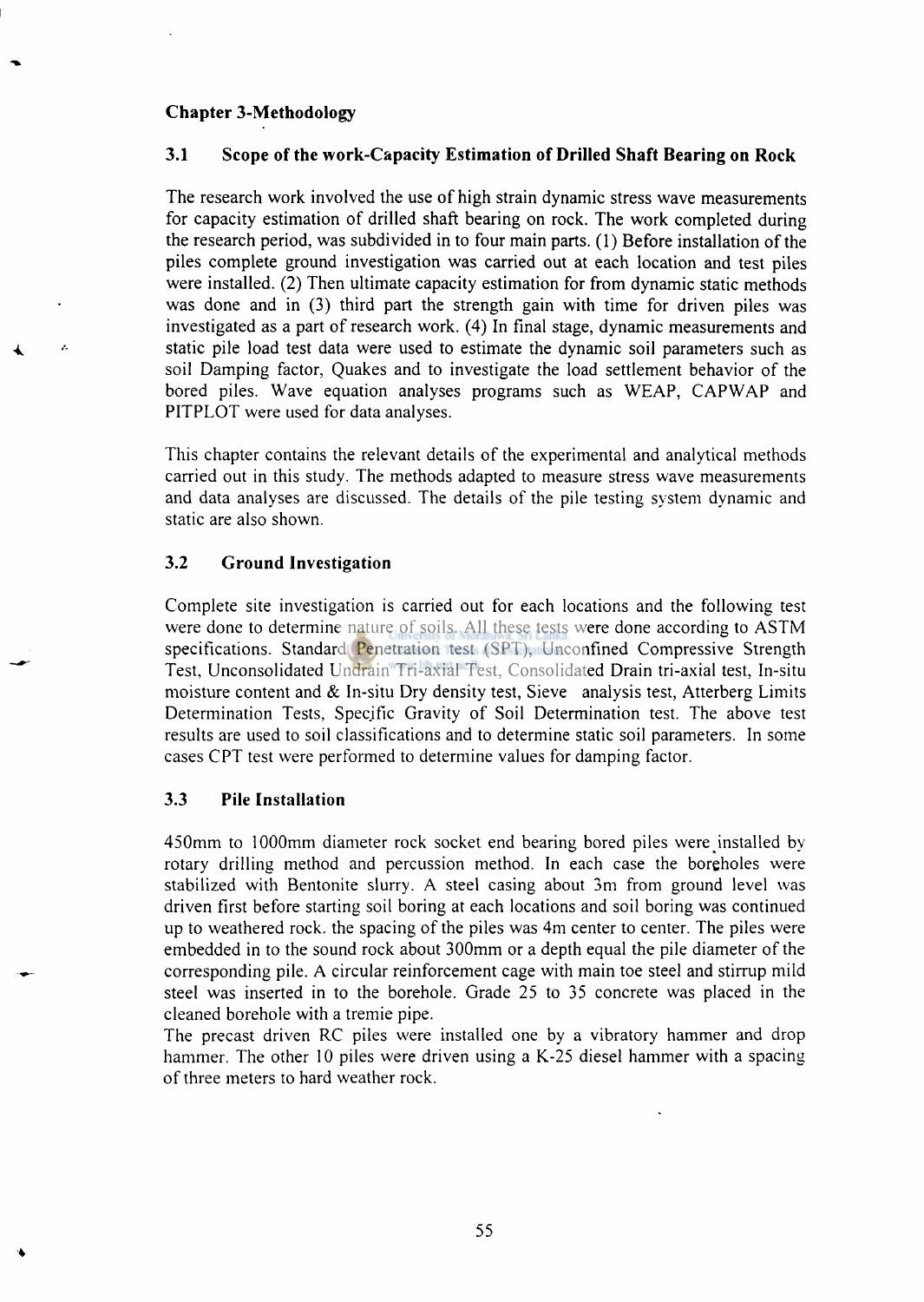### **3.4 Pile Preparation**

A.

The original piles were cut off about 1m from their existing concrete level and was extended about two times pile diameter with grade 40 concrete in same section and with same reinforcement minimum seven days after installation. A steel casing is used as formwork for extending the pile. The pile top surface was prepared smoothly and horizontally.

### **3.5 Stress Wave Measurement**

The stress wave measurements are pile accelerations and strain with respect to time under a heavy impact on pile top. These two quantities are measured with accelerometers and strain transducers attached about 1.5 times pile diameter below from pile top level. The two sensors are attached directly onto the pile diametrically on opposite sides to account for the effect of eccentric hammer blows with 6mm bolts. The boltholes on each strain sensor were 76mm apart. The measured strain is converted to force using cross sectional area and elastic module of the piles and acceleration is integrated into velocity. PDI piezoresistive accelerometers which are mounted on a rigid aluminum block and are terminated in a short cable with a quick disconnecting plug was bolted to the pile surface with cable oriented axially with pile in the down position 60mm apart from strain transducer.

All sensors were connected by quick connectors plugs to a short connection cable, which accept up to four individual sensors; the connection cable itself connects to a single main cable. The main cable was then connected to Pile Driving Analyzer (PAL Model) Electronic Theses & Dissertations www.lib.mrt.ac.lk

16mm thick three plywood sheets were used at pile top as pile cushion material and a steel block 7.5 ton weight was dropped by using a crawler crane. A stricker plate between pile cushion material and hammer was inserted to minimize bending effects. Then dynamic measurements were collected under each hammer blow. Minimum five records were collected for one pile.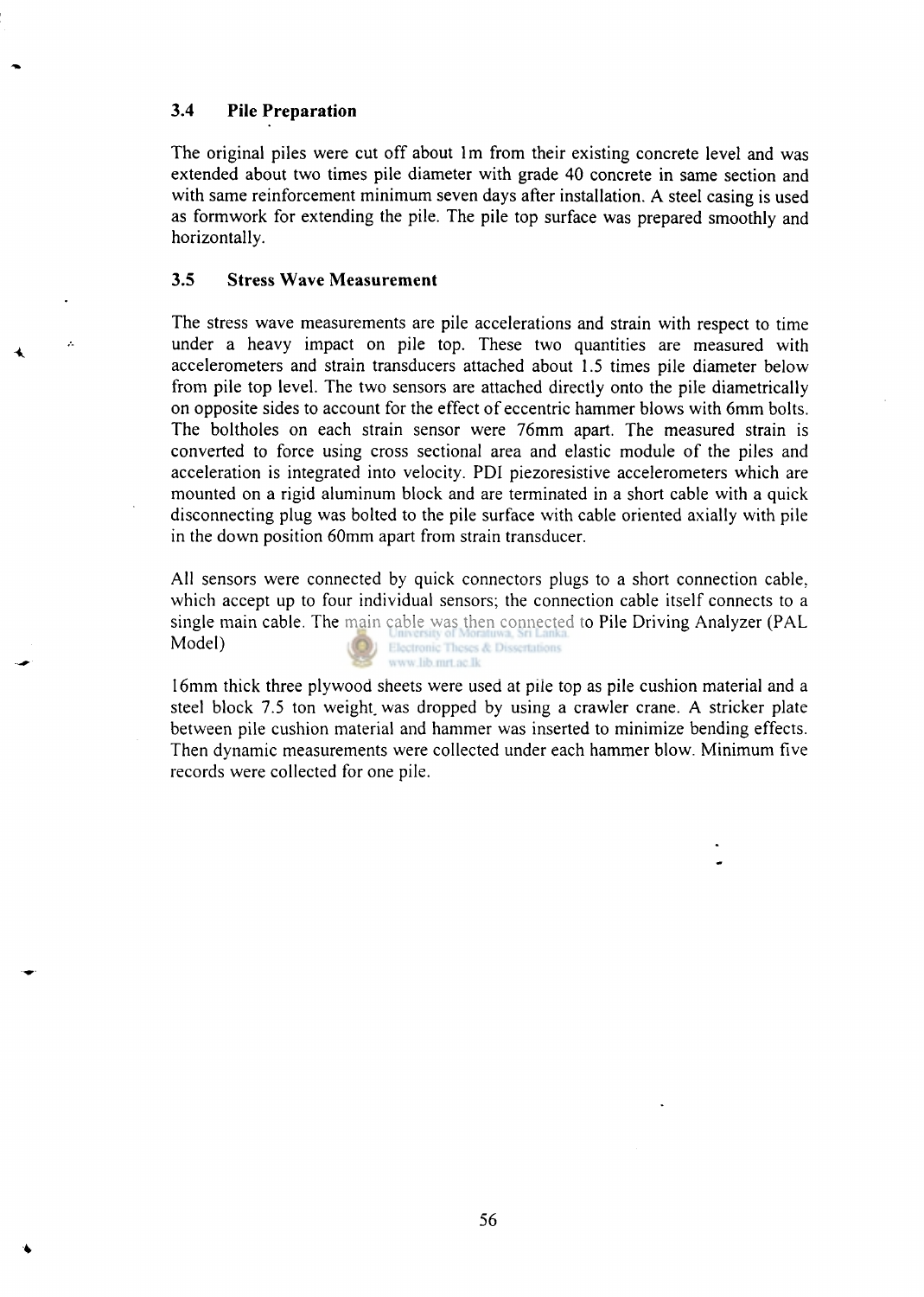

Figure 3.1 Instrumented pile

#### **3.6 Measuring pile top settlement under static load**

Since, it needed to compare static load settlement curve predicted by dynamic measurements, four maintain pile load test according to ASTM standard were carried out. A static dead load on the pile top was applied by a hydraulic jack in 25% load increments. The pile is loaded two times and unloaded. Pile top settlement at each load increment level was measured with thee or four dial gauges attached to the pile top.

### **3**.7 **Capacity variation monitoring of a driven pile**

A pre-cast concrete RC pile was driven by a vibratory hammer up to 6m and one meter from drop hammer and six high strain dynamic pile load tests were carried on the same pile for a period of 185 days to check the setup effect or capacity variation with time. (See appendix E)The dynamic data are analyzed with CAPWAP and corresponding capacity at each time is predicted.

#### **3.8 Data Analyses**

Several results can be predicted from a single data set when applying different analysis methods. Mainly Automatic, Best Match, Residual Stress Analyses, Multiple Blow Analysis (MBA) and three author defined CAPWAP analysis method are used with various damping options. Finally the solutions for dynamic soil parameters for the each analysis are estimated.

#### **3.9 The CAPWAP Procedure**

As discussed in literature, the shaft resistance is lumped into Ns shaft resistance forces plus one toe resistance. With 3 unknowns of the basic Smith model for each soil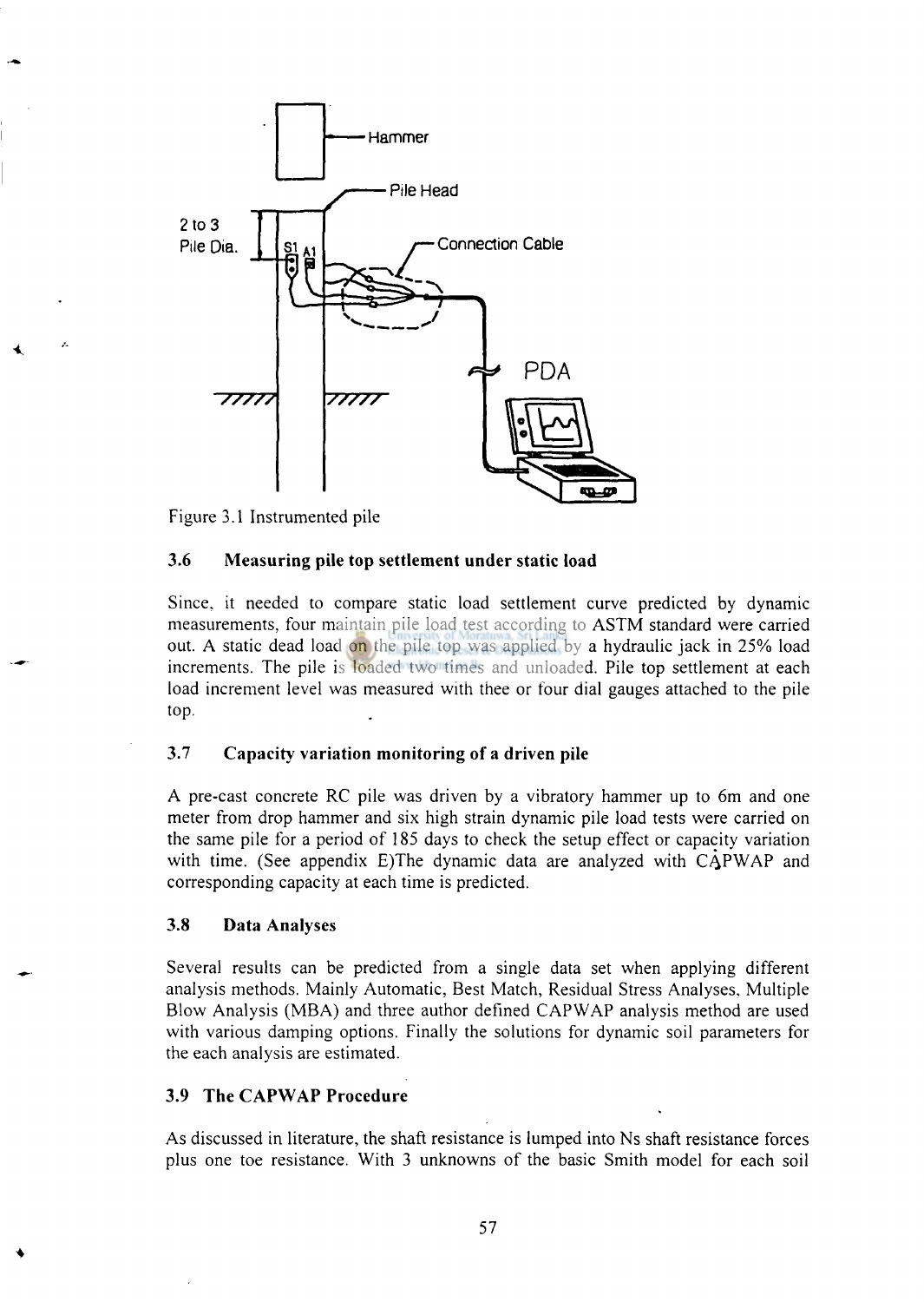segment (resistance, quake and damping), the number of unknown becomes 3(Ns+l). However, in most instances, it may be assumed that quakes and Smith shaft damping values have equal magnitudes. Thus, there are Ns+1 unknown Rui, values, plus 2 unknowns each for damping and quakes. The extension of the CAPWAP soil model add (practically as trimming parameters for signal matching) two unknowns for the unloading quakes (shaft and toe), one for the shaft resistance unloading level, two for reloading levels, and three for a toe damping option (Smith or viscous damping), toe gap and plug. Four parameters are available for radiation damping and one for the residual stress analysis option. Thus, the total number of unknowns is Ns+18.

The distribution of ultimate shaft resistance forces can be directly determined from the record portion between the time of impact and the time of first wave return. Quakes can be calculated from the time rate of resistance increase (often clearly apparent at time 2L/ C after impact, i.e., when the toe reflected wave returns to the pile top after having traveled along a pile length L). Damping factored by the duration of resistance activation. The remaining quantities have to be determined from match trimming or experience.

An automatic matching option performs CAPWAP in the same way in which a user would go about this task. First, the early record portion is matched using shaft resistance distribution. Next, the match at the time of first wave return is improved with toe resistance values. Thirdly, the match of the time period immediately following the first wave returns is adjusted by assigning the proper total ultimate capacity. Finally, using quakes and unloading values, the remaining record portion is matched. Further improvements may be achieved by varying damping values and other quantities of the extended CAPWAP soil model.



Figure 3.2 CAPWAP Data Analyses Procedure

# **3.9.1 The Residual Stress Analysis (RSA)**

Residual stress analysis are probably the only realistic means of calculating blowcount for complex situations such as long, flexible pile with quakes of very different magnitudes. RSA actually calculate the blow count that happens after an initial blow,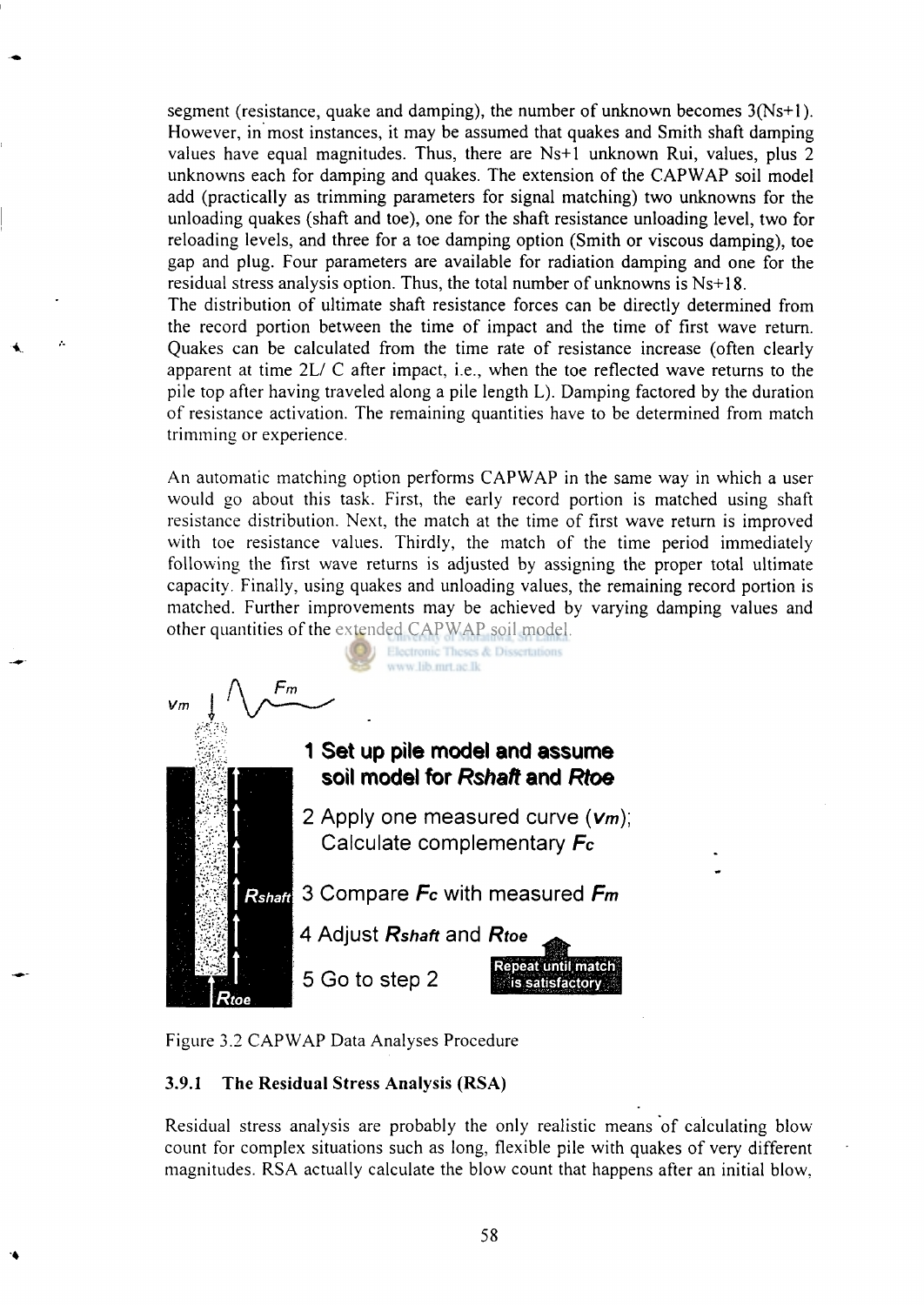which is the only blow that the normal wave equation analysis considers. For an initial blow the pile and soil are at a zero stress state and the hammer energy has to completely compress both media. In the presence of an appreciable shaft resistance, the pile will not completely spring back. Thus, energy stored in pile and soil and under the next blow, the pile will behave stiffer and it will be easier for the hammer to drive to drive the pile. For pile of moderate length the residual stresses remaining in the pile (and therefore the compression of the pile) after the hammer blow, which means that the residual stress analysis has converged, and the blow count can be calculated as the final set of any pile segment. For very long piles this convergence will not happen quickly and it may be erratic. For example certain patterns of higher and lower final file set may evolve. In these cases the pattern of final pile sets may be used to predict the eventual steady state blow count.

 $\mathbf{z}$ 

RSA blow counts are always lower and pile stresses are higher than those from standard analysis. Thus, even though the RSA concept is superior to simple Smith approach it should be realized that non conservative result may be obtained if RSA were used together with established recommendation of quakes and damping values. Correlation of static with dynamic RSA result have only been established for Monotube piles, appropriately pile type which is made of thin walled, high strength steel and is tapered and fluted. Because of its relative flexibility and high frictional resistance, Monotube piles store substantial amounts of energy.

RSA must converge a final stress or deformation pattern between conservative blows before the calculated blow count can be accepted. The user is therefore urged to check the numerical output file for any massage concerning convergence. If convergence is not achieved, the number of trail analyses may be increased from the default of 10. the analysis time may be extended so that the less dynamic energy remains in the pile at the end of the individual analyses. Also it is recommended that the Smith-Viscous 'damping option be chosen.

In the past, CAPWAP engineers sometimes felt that the calculated resistance distributions may have been distorted because residual stresses were not considered. The reason is that at the end of a blow some of the upper soil resistance forces are directed downwards (negative), while portions of the lower friction and the end bearing are still directed upwards. During the next blow, activation of the upper resistance forces requires deformations which first bring the negative friction forces to zero before positive resistance is generated. At and near the pile toe, resistance which has been partially preloaded by the previous blow takes less deformation to activate full ultimate resistance of the lower soil strata. Since the conventional CAPWAP analysis assumes resistances and displacements initially to be zero, it tends to under predict the lower shaft and end bearing resistances and overpredict resistance in the upper strata. By performing residual stress analysis in CAPWAP, the correct resistance distribution can be better estimated, although the predicted total capacity is generally unchanged. The following steps are undertaken during a single trial analysis.

- 1 In the initial analysis all pile and soil variable are initialized to zero.
- **2** In all subsequent RSA, all variable except the pile segment displacements and the soil resistance forces are initialized to zero.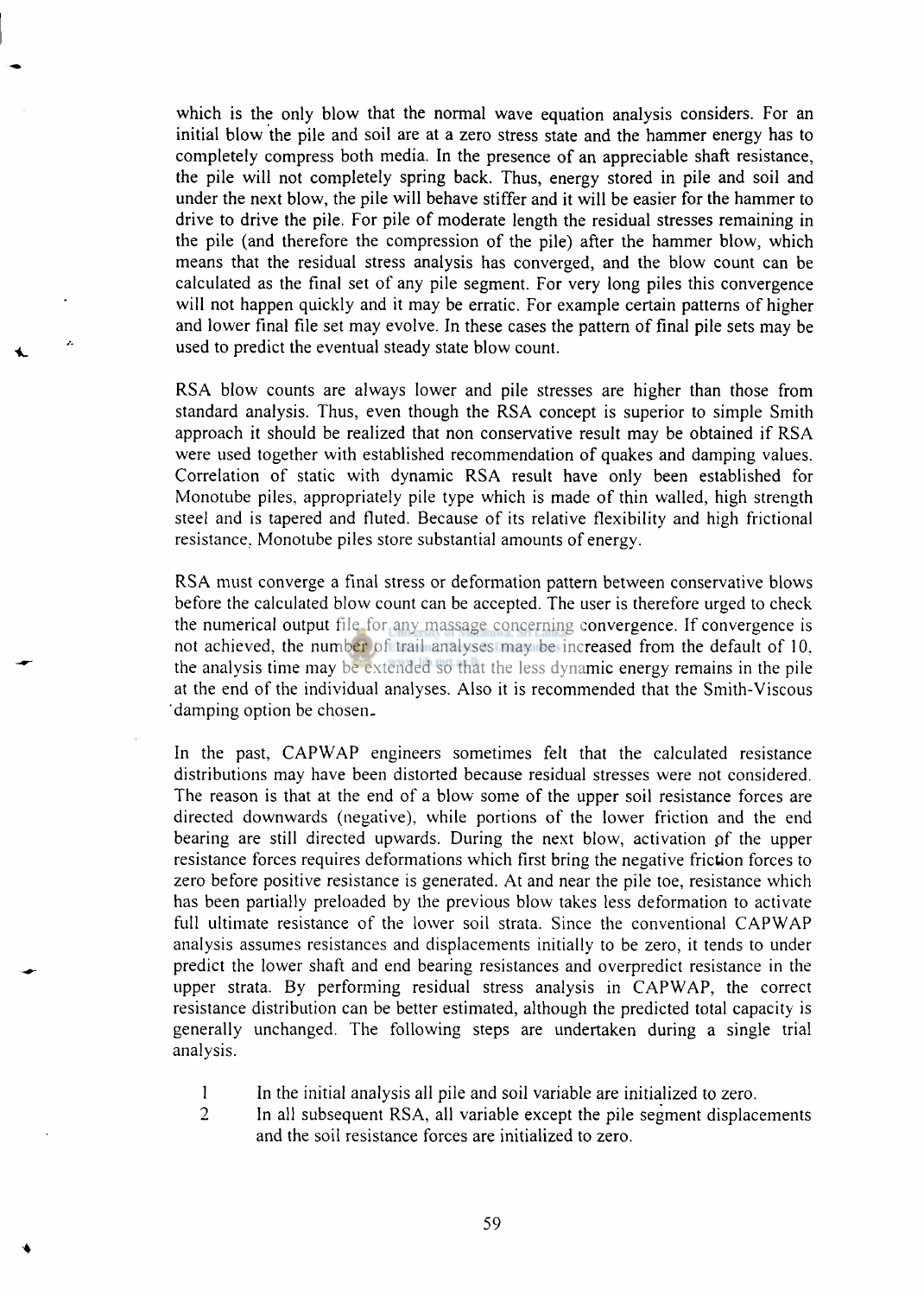- 3 After each analysis (initial and RAS) CAPWAP perform a static analysis (velocities and therefore damping resistance forces are zero) which produces an equilibrium set of soil resistance forces and the resulting residual pile segment displacements.
- 4 CAPWAP calculate the blow count from the final file top set occurring during the last analysis. Before each additional RSA analysis, displacements of all pile segments are reduced by the final set of the pile top segment.
- 5 CAPWAP displays the pile top sets. It the percentage change of pile compression between the two last analyses is high, the convergence has not been achieved and it may be necessary to perform additional consecutive analyses.
- 6 No residual forces exist when negative shaft resistance is prevented by UN  $= 0$  (the shaft resistance unloading level). Therefore the UN value must be greater than zero.
- 7 RSA assumes that repetitive blows produces identical force and velocity records and activate identical soil resistance forces. This situation typically occurs during driving. During the early restriking when both impact energies and activated shaft resistance values change, Multiple Blow Analysis would be the more appropriate analysis method.
- 8 Wave equation analysis program attempt to achieve convergence of RSA by repeating analyses until pile compression values agree. However, CAPWAP only suggests that users investigate convergence and increase the number of analyses until pile compression values of successive analyses agree.
- analyses agree.<br>9 Convergence may exist among alternative blows (say blow 1,3,5) even if consecutive blows have different pile compressions. This may be the case when very long piles are analyzed.

### **3.9.2 The Multiple Blow Analysis (MBA)**

If, in early restriking, the records of force and velocity vary greatly from blow to blow and that at the same time residual forces build up in the pile while shaft resistance (that had increased due to soil setup during the waiting period) decreases. CAPWAP can analyze up to ten different (usually consecutive) records with identical quakes and damping values and with the same static resistance distribution. Furthermore to simulate the loss of shaft resistance from blow to blow, MBA offers the multiplication of the shaft resistance forces with a resistance reduction factor.

The process starts with the first record assuming a zero stress state. After the first records is analyzed, a static analysis determines the static equilibrium condition of the residual stresses. The dynamic and then static analysis of the second record and then all remaining records follow a similar manner.

For each record analyzed, measured and computed pile top quantities are compared to calculate a match quality number. In addition, a realistic comparison of measured and computed pile top penetration can be made.

It is assumed that long term capacity,  $R_{uk}$ , is present at pile segment i in the beginning of the MBA. A capacity reduction factor  $f_{rk}$ , ( $0 < f_{rk}$ <1) is defined as an indicator of the

60